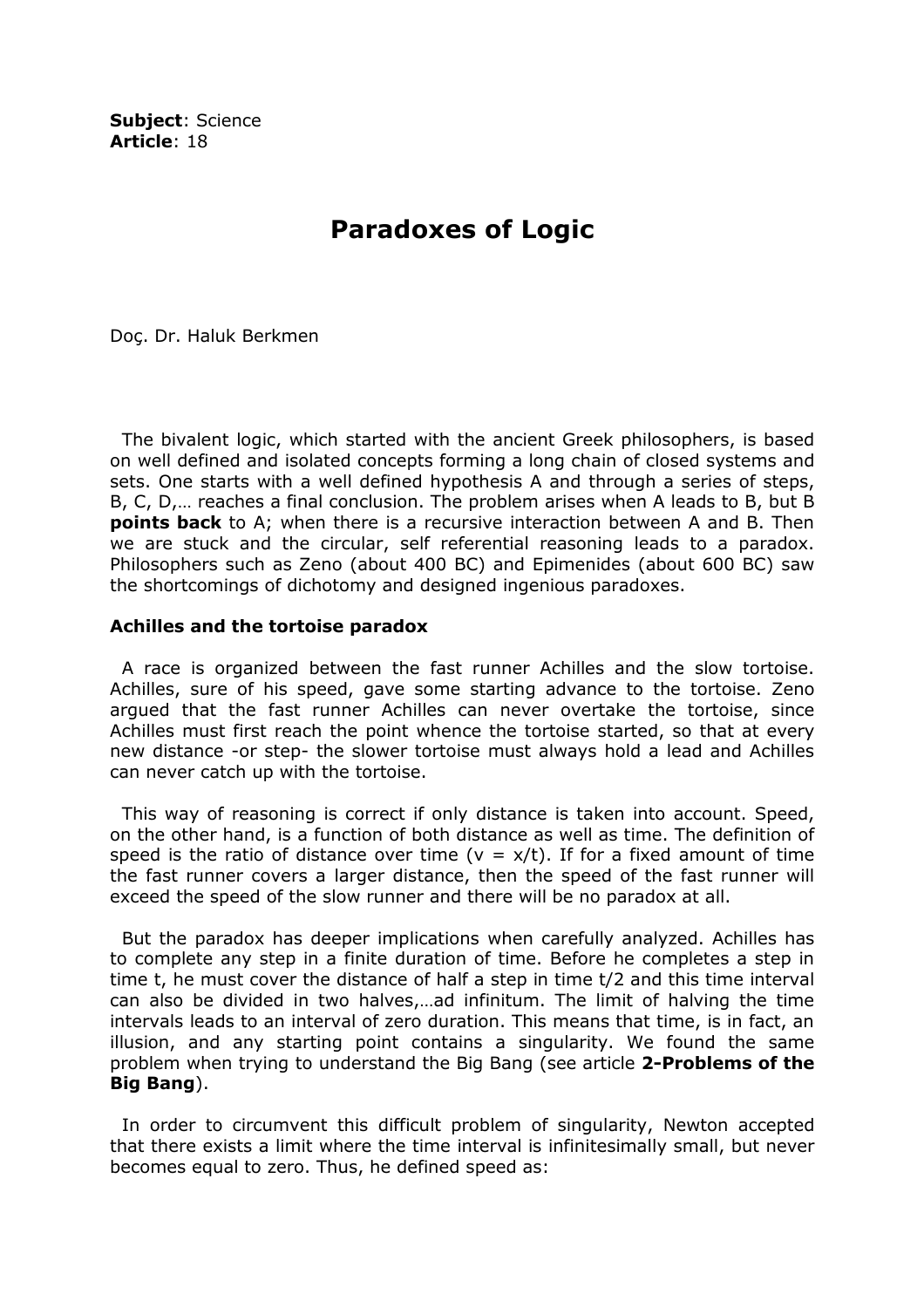## $$

 Such a way of defining the speed, presupposes that ∆t can never be equal to zero. In other words, although very small, a well defined nonzero time interval is **postulated** as a valid physical reality. If both  $\Delta x$  and  $\Delta t$  become equal to zero, then their division becomes indefinite and no finite speed can be defined. So, Zeno's paradox is still valid at the limit of an infinitesimally small time interval. Such an instantaneous time interval is the "now" and the infinitesimal distance interval is the "here".

 Many philosophers and eastern mystics have claimed that the extended time concept is an illusion of the mind and that the only reality is the now and the here. The same is true for Quantum Theory which claims that reality can only be stated as a function of "here" and "now". This was discussed in article 8-**Entangled States,** with the Schrödinger's cat as an example. The cat within the box, with all other items in the box, forms an interacting conglomerate that exists as a single vibrating wave. As soon as we open the door of the box and make an observation, we collapse the wave function and identify the contents of the box as independent, non-interacting entities. Observation is always valid for "here" and "now". Quantum theory does not make any assumption regarding the past or the future of a system. The past and the future are –to a large extentconstructs of the brain. They are linear extrapolations stemming from our method of rationalizing. Any observation is, in fact, a spontaneous symmetry breaking or a bifurcation of the holistic wave-nature of reality.

 If we get rid of our pre-suppositions and assumptions we will be able to see the unity and the holistic connectivity of all that is. So, all that is 'out there' is both discrete as a particle AND interconnected as a wave. The external world is both distinct from ourselves AND is part of ourselves. There is a never ending instantaneous interaction between ourselves AND the background we live in. The AND's are in capital letters, because I wanted to stress the new way of thinking developed in the previous article.

 The bivalent way of thinking leads to paradoxes, because one assumes that there exist rigorous and precise distinctions among concepts which do not overlap or interact. But in fact the overlapping and interaction is a must for every natural physical set or structure. Dr. Niles Eldrege, a leading scientist on Punctuated Equilibria (1) says:

And we must consider the possibility that other sorts of entities –molecular as well as large-scale entities, such as species and ecosystems- also exist and take part in some fashion in the evolutionary process. It is this multilevel view of the organization of nature, a view to which punctuated equilibria has contributed not a little, that is likely to give us an evolutionary theory more in tune with life's actual history on Earth.

 These words are in accordance with the fact that all systems, micro as well as macro, interact and do not exist as isolated, independent and closed systems or sets of similar individuals. If we do not adapt our way of thinking to the "multilevel and intertwined" structure of nature, we are bound to always encounter paradoxes and unanswerable problems.